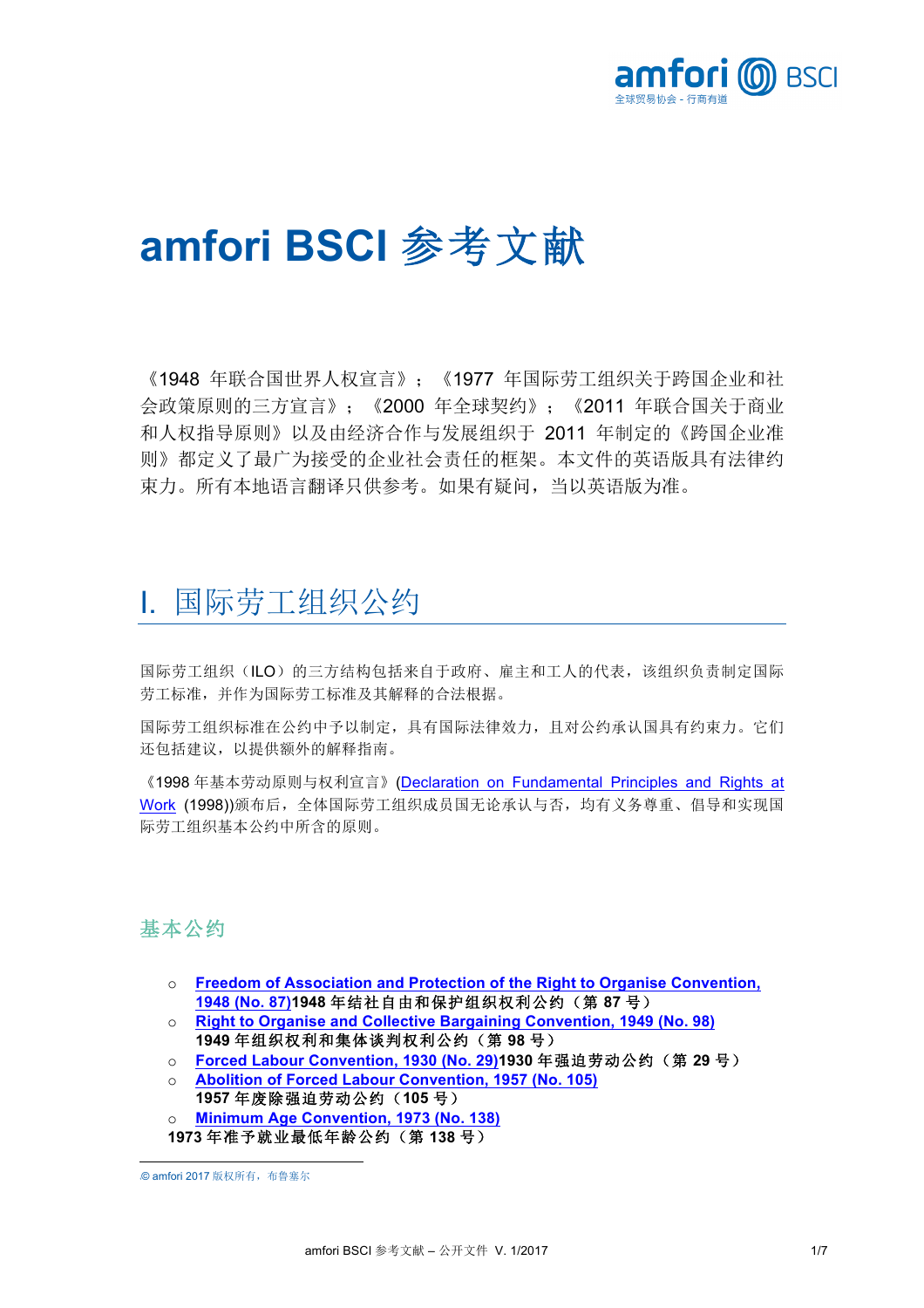- o **Worst Forms of Child Labour Convention, 1999 (No. 182) 1999** 年禁止和立即行动消除最恶劣形式的童工劳动公约(第 **182** 号)
- o **Equal Remuneration Convention, 1951 (No. 100)1951** 年同酬公约(第 **100** 号)
- o **Discrimination (Employment and Occupation) Convention, 1958 (No. 111) 1958** 年就业和职业歧视公约(第 **111** 号)

鉴于对强化国家机构与能力,促进就业和确保遵守劳工标准方面的重要性,国际劳工组织管理 机构还指定了另外四个公约作为"优先"工具,在《国际劳工组织社会正义公平全球化宣言》 (ILO Declaration on Social Justice for a Fair Globalization) 中加以明确, 并作为《2010 至 2016 年国际劳工组织行动计划》中的"治理公约"。

治理公约

- o **Labour Inspection Convention, 1947 (No. 81) 1947** 年劳动监察公约(第 **81** 号)
- o **Employment Policy Convention, 1964 (No. 122)**
- **1964** 年就业政策公约(第 **122** 号)
- o **Labour Inspection (Agriculture) Convention, 1969 (No. 129) 1969** 年劳动监察(农业)公约(第 **129** 号)
- o **Tripartite Consultation (International Labour Standards) Convention, 1976 (No. 144) 1976** 年三方协商(国际劳工标准)公约(第 **144** 号)

此外,其他国际劳工组织公约和标准与 amfori BSCI 具有特定相关性,都是实施条款的最佳参 考文献。

以下按照它们与各 amfori BSCI 原则的关系一一列出。

# II. 按 amfori BSCI 原则分类的国际参考文献

结社自由与集体谈判权

C011 - Right of Association (Agriculture) Convention, 1921

C011 - 1921 年结社权(农业)公约

C135 - Workers' Representatives Convention, 1971 C135 - 1971 年工人代表公约

C141 - Rural Workers' Organisations Convention, 1975 C141 - 1975 年农村工人组织公约

C154 - Collective Bargaining Convention, 1981 C154 - 1981 年促进集体谈判公约

R091 - Collective Agreements Recommendation, 1951 R091 - 1951 年集体协议建议书

R092 - Voluntary Conciliation and Arbitration Recommendation, 1951

R092 - 1951 年自愿调解和仲裁建议书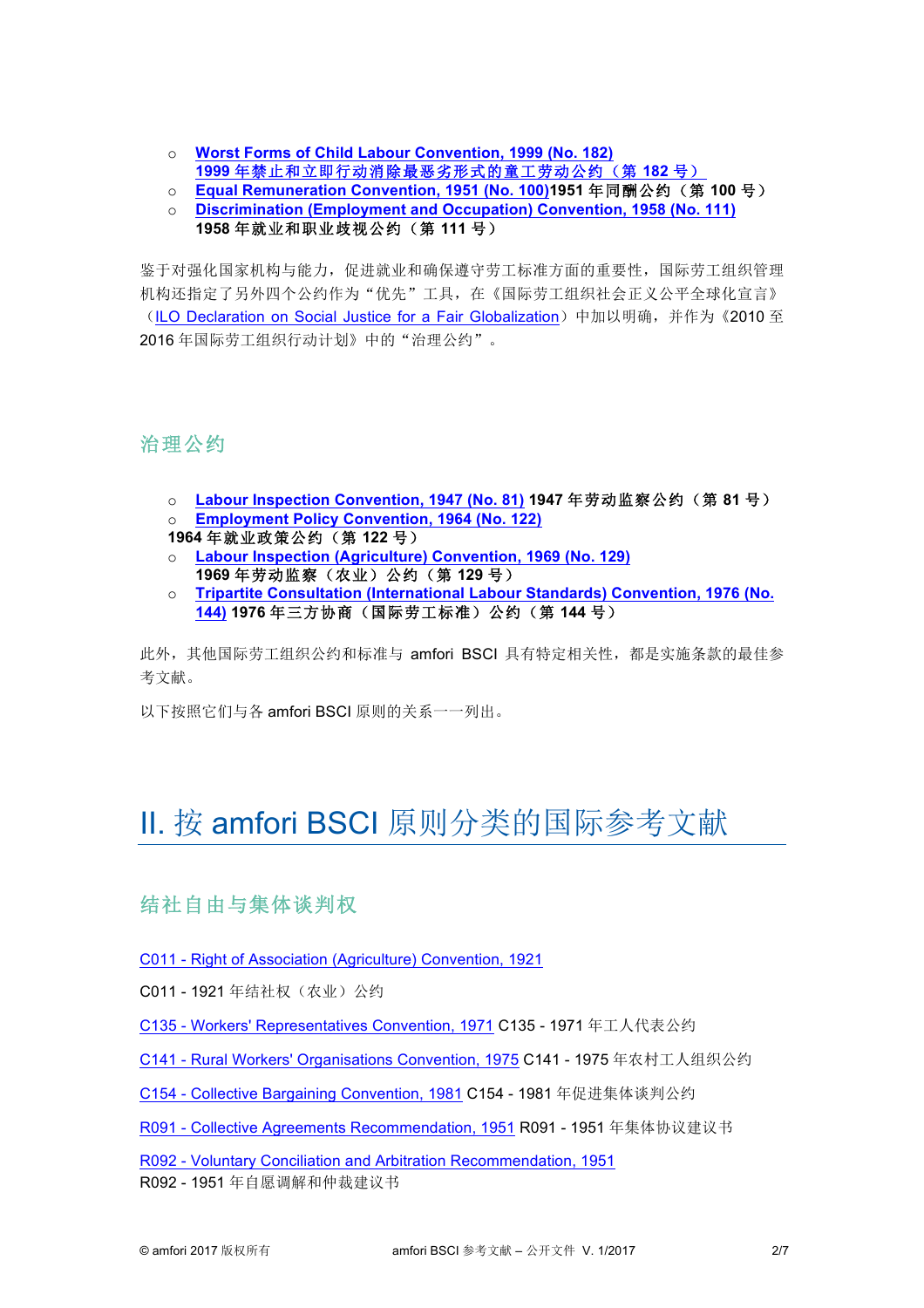R143 - Workers' Representatives Recommendation, 1971 R143 - 1971 年工人代表建议书 R158 - Labour Administration Recommendation, 1978 R158 - 1978 年劳工行政管理建议书

#### 不歧视

C156 - Workers with Family Responsibilities Convention, 1981 C156 - 1981 年有家庭的工人责任公约

C159 & R168 – Vocational Rehabilitation and Employment (Disable Persons) Recommendation (No.159) and Recommendation (No.168) C159 及 R168 - 职业康复与就业(残障人士) 第 159 号公约和第 168 号建议书

R165 - Workers with Family Responsibilities Recommendation, 1981 R165 - 1981年有家庭的工人责任建议书

## 公平报酬

C095 - Protection of Wages Convention, 1949 C095 - 1949 年保护工资公约

C100 - Equal Remuneration Convention, 1951 C100 - 1951 年同酬公约

C131- Minimum Wage Fixing Convention, 1970 C131 - 1970 年制定最低工资公约

R085 - Protection of Wages Recommendation, 1949 R085 - 1949 年保护工资建议书

R135 - Minimum Wage Fixing Recommendation, 1970 R135 - 1970 年固定最低工资建议书

R180 - Protection of Workers' Claims (Employer's Insolvency) Recommendation, 1992 R180 - 1992年工人债权保护(雇主破产)建议书

### 体面劳动时间

C001 - Hours of Work (Industry) Convention, 1919 C001 - 1919 年劳动时间(工业)公约

C014 - Weekly Rest (Industry) Convention, 1921 C014 - 1921 年每周休息(工业)公约

C132 - Holidays with Pay Convention (Revised), 1970

C132 - 1970 年带薪休假公约(修订版)

C101 – Holidays with Pay (Agriculture) Convention, 1952 C101 - 1952 年带薪休假(农业)公约

C171 - Night Work Convention, 1990 C171 - 1990 年夜间劳动公约

C110 – Plantation Convention, 1958 C110 - 1958 年种植园公约

R116 - Reduction of Hours of Work Recommendation, 1962 R116 - 1962 年减少劳动时间建议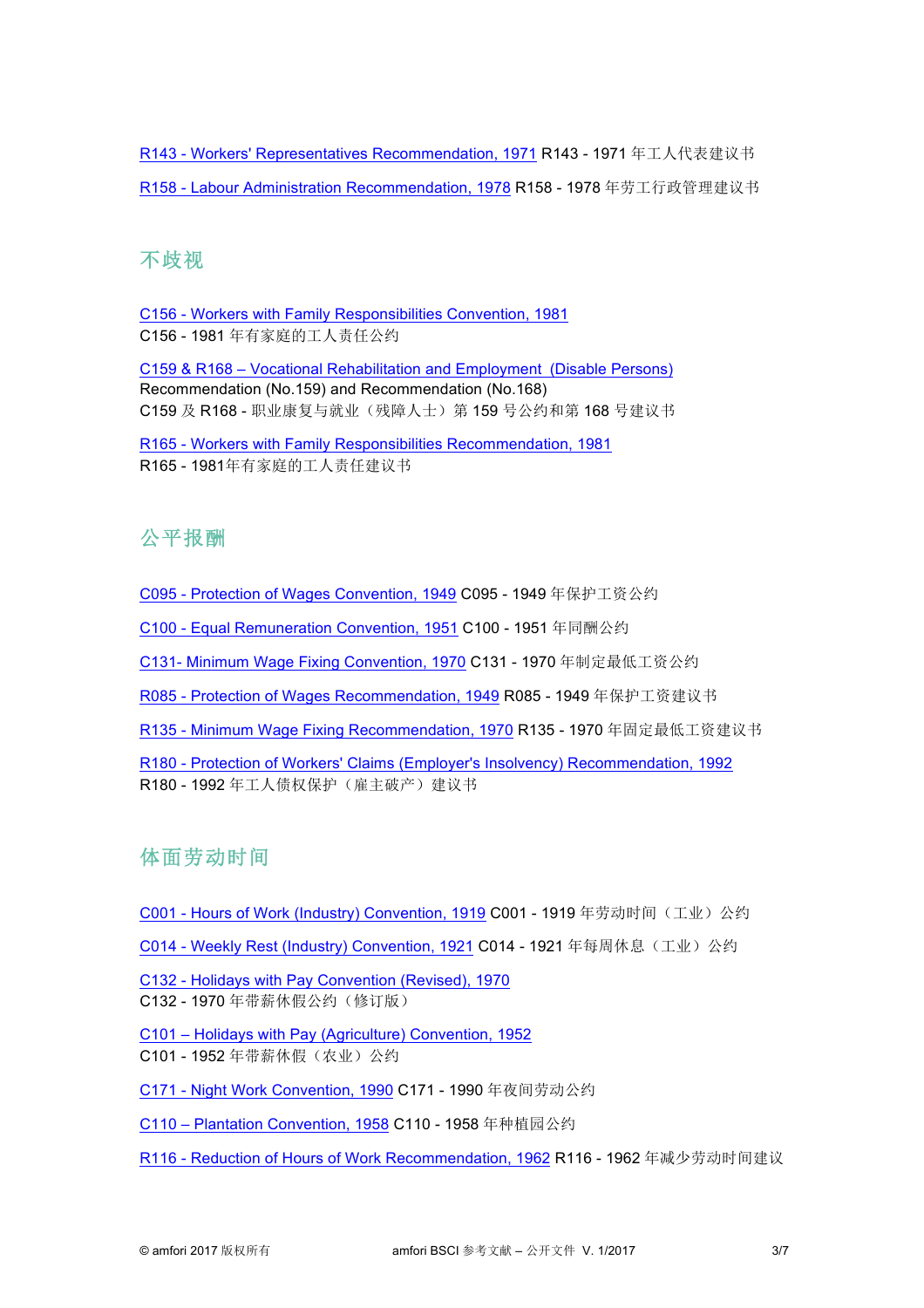R110 - Plantations Recommendation, 1958 R110 - 1958 年种植园工人雇用条件建议书

# 职业健康与安全

- C148 Working Environment (Air Pollution, Noise and Vibration) Convention, 1977
- C148 1977 年工作环境(空气污染,噪音和振动)公约
- C155 Occupational Safety and Health Convention, 1981 C155 1981 年职业安全与健康公约
- C183 Maternity Protection Convention, 2000 C183 2000 年保护生育公约
- C184 Safety and Health in Agriculture Convention, 2001 C184 2001 年农业安全与健康公约
- C187 Promotional Framework for Occupational Safety and Health Convention, 2006
- C187 2006 年促进职业安全与健康框架公约
- C188 Work in Fishing Convention, 2007 C188 2007 年渔业劳动公约

R164 - Occupational Safety and Health Recommendation, 1981 R164 - 1981 年职业安全与健康建议书

### 不雇用童工

- C131- Minimum Wage Fixing Convention C131 制定最低工资公约
- R014 **-** Night Work of Children and Young Persons (Agriculture) Recommendation, 1921
- R014 1921 年童工和年青年工人夜间劳动(农业)建议书
- R190 Worst Forms of Child Labour Recommendation, 1999
- R190 1999 年禁止和立即行动消除最恶劣形式的童工劳动建议书

# 保护青年工人

- C010 Minimum Age (Agriculture) Convention, 1921
- C010 1921 年准予就业最低年龄(农业)公约
- C016 Medical Examination of Young Persons (Sea) Convention, 1921
- C016 1921 年青年工人(海上)体格检查公约
- C077 Medical Examination of Young Persons (Industry) Convention, 1946 C077 - 1946 年青年工人(工业)体格检查公约

R014 - Night Work of Children and Young Persons (Agriculture) Recommendation, 1921 R014 - 1921 年童工和青年工人夜间劳动(农业)建议书 R146 - Minimum Age Recommendation, 1973 R146 - 1973 年准予就业最低年龄建议书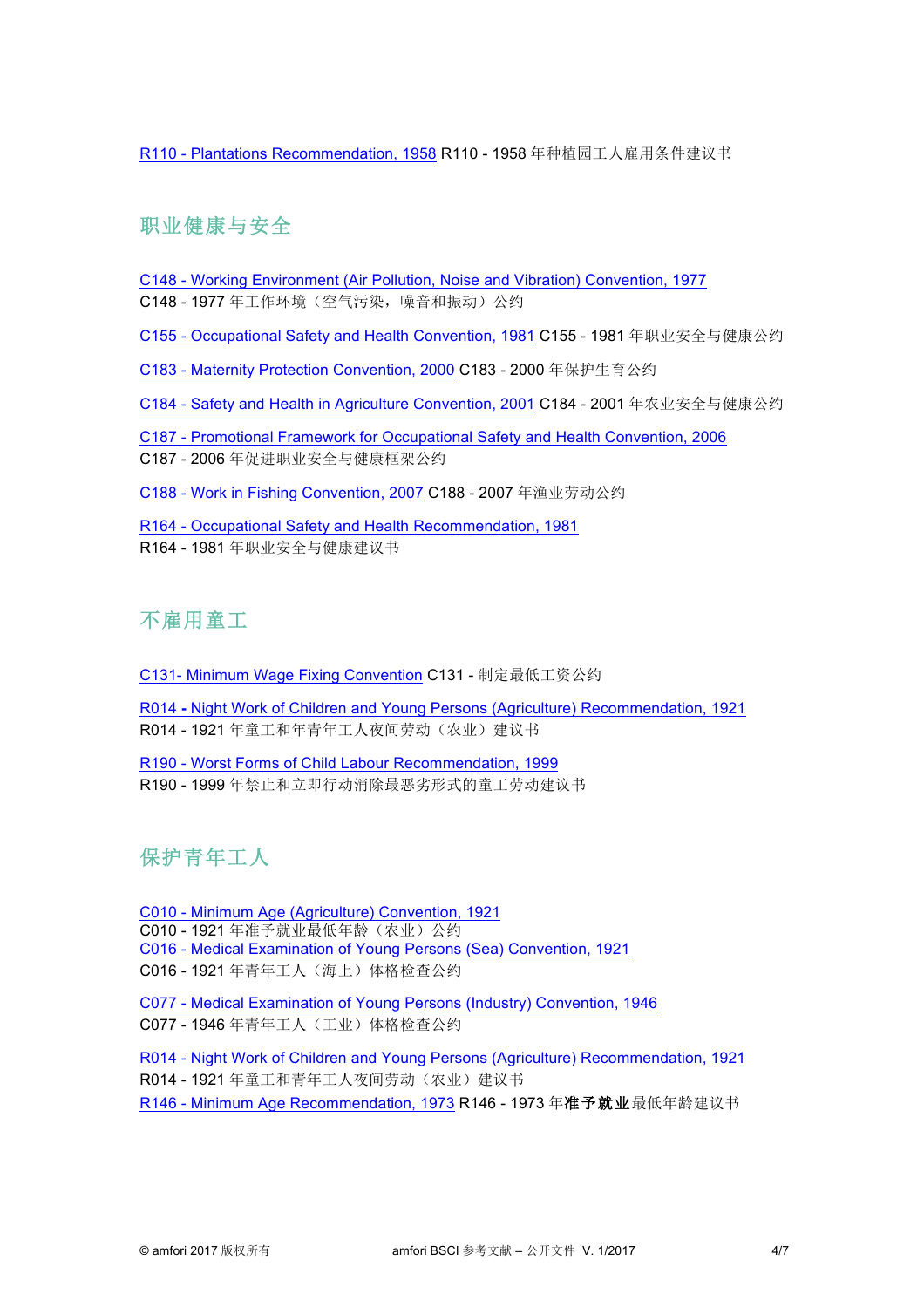### 无缺乏保障就业

C024 - Sickness Insurance (Industry) Convention, 1927 C024 - 1927 年疾病保险(工业)公约

C025 - Sickness Insurance (Agriculture) Convention, 1927

C025 - 1927 年疾病保险(农业)公约

C095 - Protection of Wages Convention, 1949 C095 - 1949 年保护工资公约

C117 - Social Policy (Basic Aims and Standards) Convention, 1962

C117 - 1962年社会政策(基本宗旨和标准)公约

C158 - Termination of Employment Convention, 1982 C158 - 1982 年终止雇用公约

C175 - Part-Time Work Convention, 1994 C175 - 1994 年兼职劳动公约

C177 - Home Work Convention, 1996 C177 - 1996 年在家工作公约

C181 - Private Employment Agencies Convention, 1997

C181 - 1997 年私营就业机构公约

# 无强迫劳动

(参见基本公约)

### 保护环境

道德的商业行为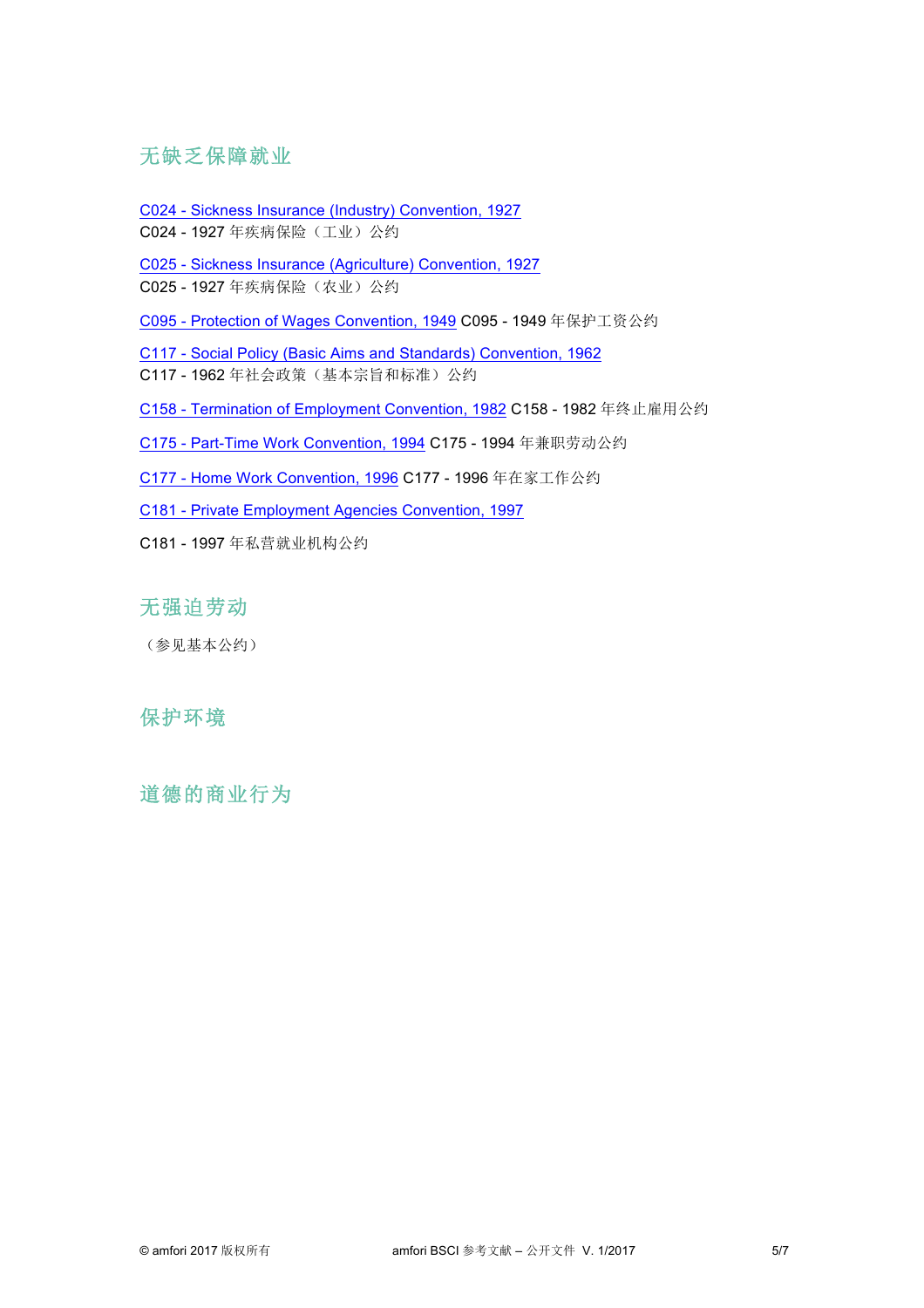# III. 其他相关资料

- o United Nations Universal Declaration of Human Rights (1948) : 1948 年联合国世界人权宣言 http://www.un.org/en/documents/udhr/
- o The International Labour Organisation's Tripartite Declaration of Principles concerning Multinational Enterprises and Social Policy (1977): 1977 年国际劳工组织关于跨国企业和社会政策原则的三方宣言 http://www.ilo.org/empent/Publications/WCMS\_094386/lang--en/index.htm
- o UN Global Compact : 联合国全球契约 http://www.unglobalcompact.org/AboutTheGC/tools\_resources/index.html
- o UN Children's Rights and Business Principles 联合国儿童权利与商业企业原则 http://www.unglobalcompact.org/issues/human\_rights/childrens\_principles.html
- o OECD Guidelines for Multinational Enterprises (2011) 2011 年经济合作与发展组织关于跨国企业的指导原则 http://www.oecd.org/daf/inv/mne/oecdguidelinesformultinationalenterprises.htm
- o UN Guiding Principles on Business and Human Rights (2011): 2011 年联合国关于商业和人权的指导原则 http://www.ohchr.org/Documents/Publications/GuidingPrinciplesBusinessHR\_EN.pdf
- o Human Rights Translated: A reference Guide for Business (2008) 2008年人权解释: 企业参考书 http://human-rights.unglobalcompact.org/doc/human\_rights\_translated.pdf
- o UN Convention against Corruption: 联合国反腐败公约 http://www.unodc.org/documents/treaties/UNCAC/Publications/Convention/08- 50026\_E.pdf
- o Fight against corruption e-learning tool: 反腐败在线学习工具 http://thefightagainstcorruption.org/certificate/
- o ILO safework: 国际劳工组织安全劳动 http://www.ilo.org/safework/cis/lang--en/index.htm#a2
- o ILO helpdesk: 国际劳工组织服务台 http://www.ilo.org/empent/areas/business-helpdesk/lang--en/index.htm
- o ILO Code of practice of safety and health in agriculture, 2010: 2010 年国际劳工组织农业安全与健康操作守则